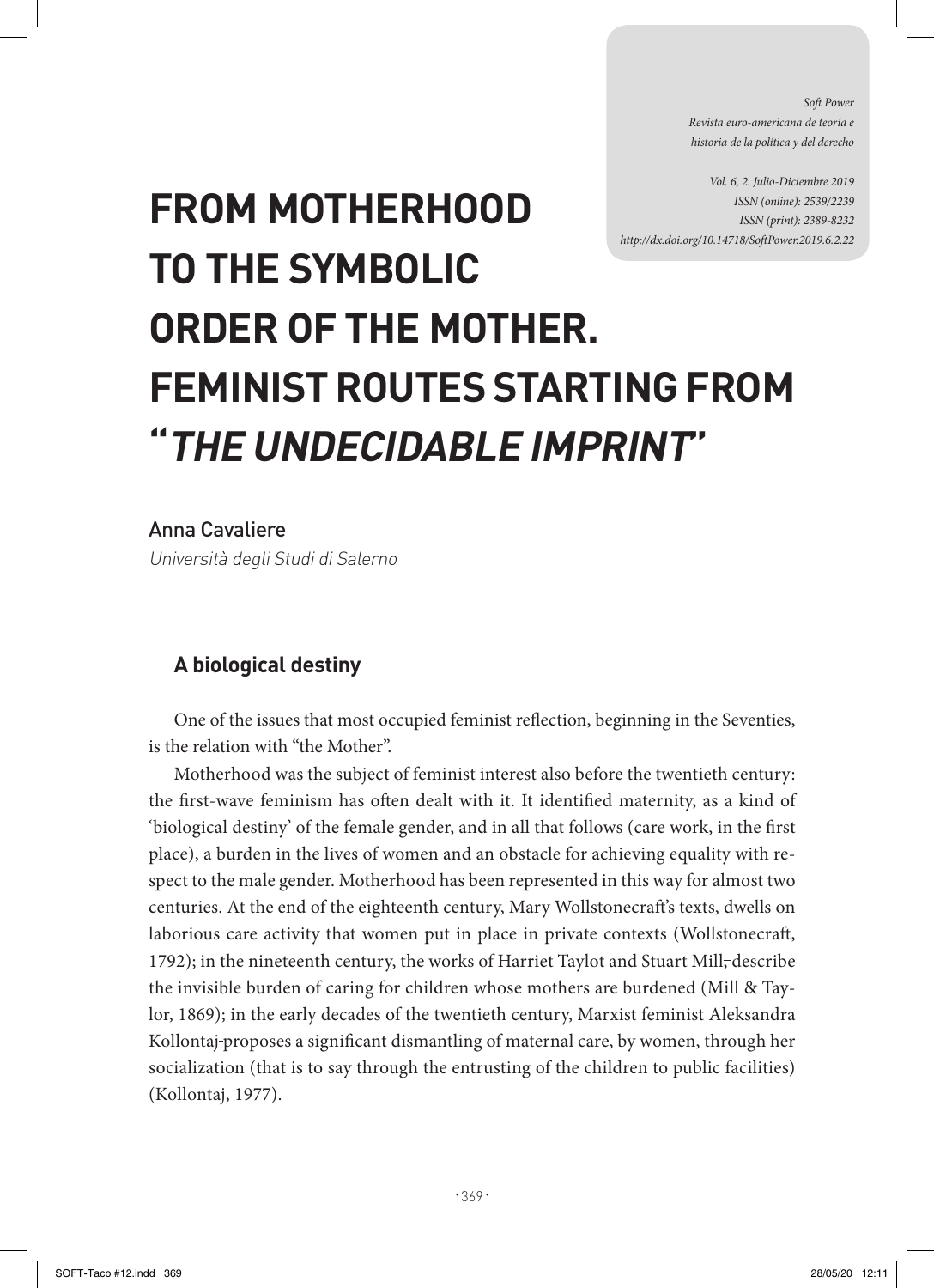This not so reassuring view of motherhood persists until the mid-twentieth century, for example, in Betty Friedan's stories: in *The Feminine Mystique,* she describes the lives of the young women of the American bourgeoisie, who live motherhood not as a choice, but rather as a social duty, and that often find themselves caged in a life of small daily comforts - fashionable appliances and small domestic entertainment - that alleviate the effort of care, but are certainly not able to compensate for loneliness and frustration (Friedan, 1963). Even Simone De Beauvoir, in the chapter dedicated to *La mère* in *Le Deuxième Sex*, focuses on the danger of alienation that motherhood entails for a woman, questioning the concept of maternal instinct and focusing on the methods of birth-control and legal abortion, which, in the years she writes, began to spread in most western countries (De Beauvoir, 1949).

De Beauvoir describes the transformation that seems to be taking place: "Cest est la maternité que la femme accomplit intégralement son destin physiologique; c est est sa vocation "naturelle", puisque tout son organisme est orienté vers la perpétuation de l'espèce. Mais on a dit déjà que la société humaine n'est jamais abandonnée à la nature. Et en particulier depuis environ un siècle, the reproductive function n'est plus commandée par le seul hasard biologique, elle est contrôlèe par des voluntés" (De Beauvoir, 1949, p. 134).

The author underlines that, for the first time in history, sexuality/reproduction and maternity/care no longer seem inseparable. All this cannot leave the feminist *agenda* unchanged.

## **The symbolic order of the mother**

The critique of the sexuality/reproduction pair allows, in the first place, to focus on female sexuality. This requires a confrontation, often controversial, with the existing sexual imagery, conveyed not only by common sense, but even legitimized by the medical and social sciences.

Secondly, it allows to conceive motherhood in a new light. On the one hand, it can be interpreted through feminist values, or considered as a free and conscious existential choice (Chrodow, 1978).

On the other hand, reflection on motherhood can be accompanied by one on the figure of the mother, which becomes central in the debate of the second-wave feminism. In Italy, the theme is systematically introduced by Luisa Muraro in the book *L'Ordine*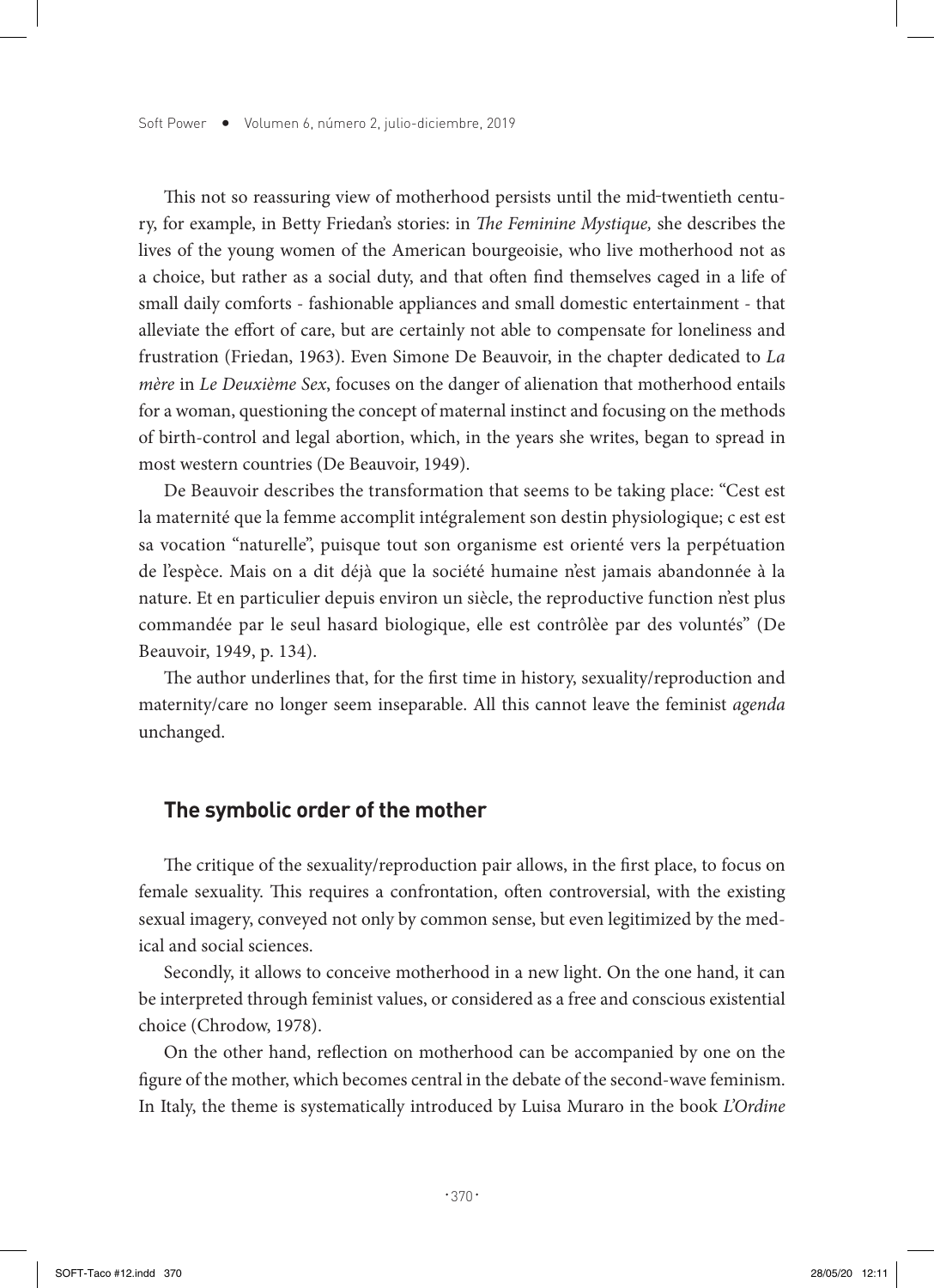*simbolico della madre*, to which the contribution of Ida Dominijanni *The Undecidable Imprint* (Dominijanni, 2018) is dedicated.

Considering the priority objective of its battles, the demolition of the patriarchal system of power, the second-wave feminism holds that the radical deconstruction of language is an obligatory path. The comparison with psychoanalysis is continuous, particularly with Lacanian theories. Starting from the insights of the Lacanian school psychoanalyst Luce Irigaray (Irigaray, 1974), the theoretical reflection focuses on the subsisting connection between language and sexual/existential domain, so stringent as to reduce, in fact, the space of thought and action for women. Julia Kristeva, in particular, distinguishes a symbolic order, which indicates the language of the father through which he conveys to the sons and daughters information on their respective roles, which therefore are inserted in the western phallogocentric tradition and a semiotic order of maternal and prelinguistic matrix, which affects the perception of the world and of time (a cyclic and monumental perception). Women, according to Kristeva, must make this semiotic order a symbolic language to give voice to the maternal stage (Oliver, 1993). Kristeva's reflection is developed in Italy by Luisa Muraro, who, as Dominijanni points out, reiterates the need for women to build a symbolic order, as a language and as a practice, based no longer on the law of the Father, but on the figure of the mother and on the mother-daughter relationship, disavowed and de-legitimized by all patriarchal narratives. Muraro writes: "Alla potenza materna è mancata, e ancora manca, nella cultura tradizionale, la genealogia femminile. Le è mancato, cioè, il modo appropriato di esprimersi ed esercitarsi, tanto che viene rappresentata, mostruosamente, nella forma della madre fallica"(Muraro, 1973, p. 70). The mother, according to Muraro, is the gateway to life and language, thus providing access to the symbolic. This thesis allows us to deny Oedipus' theorems and his symbolic castration, revealing their patriarchal character: the paternal figure, in the symbolic order of the mother, although present, is faded, reduced to a possibility among others and this allows to structure the access to the symbolic independently of the oedipal triangulation.

Muraro's thesis gave birth to a vast literature and has come to condition the feminist approach to his own battles.

Today, almost thirty years after the publication of his work, we can ask: what was the theoretical and political outcome of those reflections?

There is no doubt that the maternal genealogy helped illuminate a political repression. It has highlighted the ideological components of liberal democratic thought, questioning, for example, the categories of formal equality between the genres or the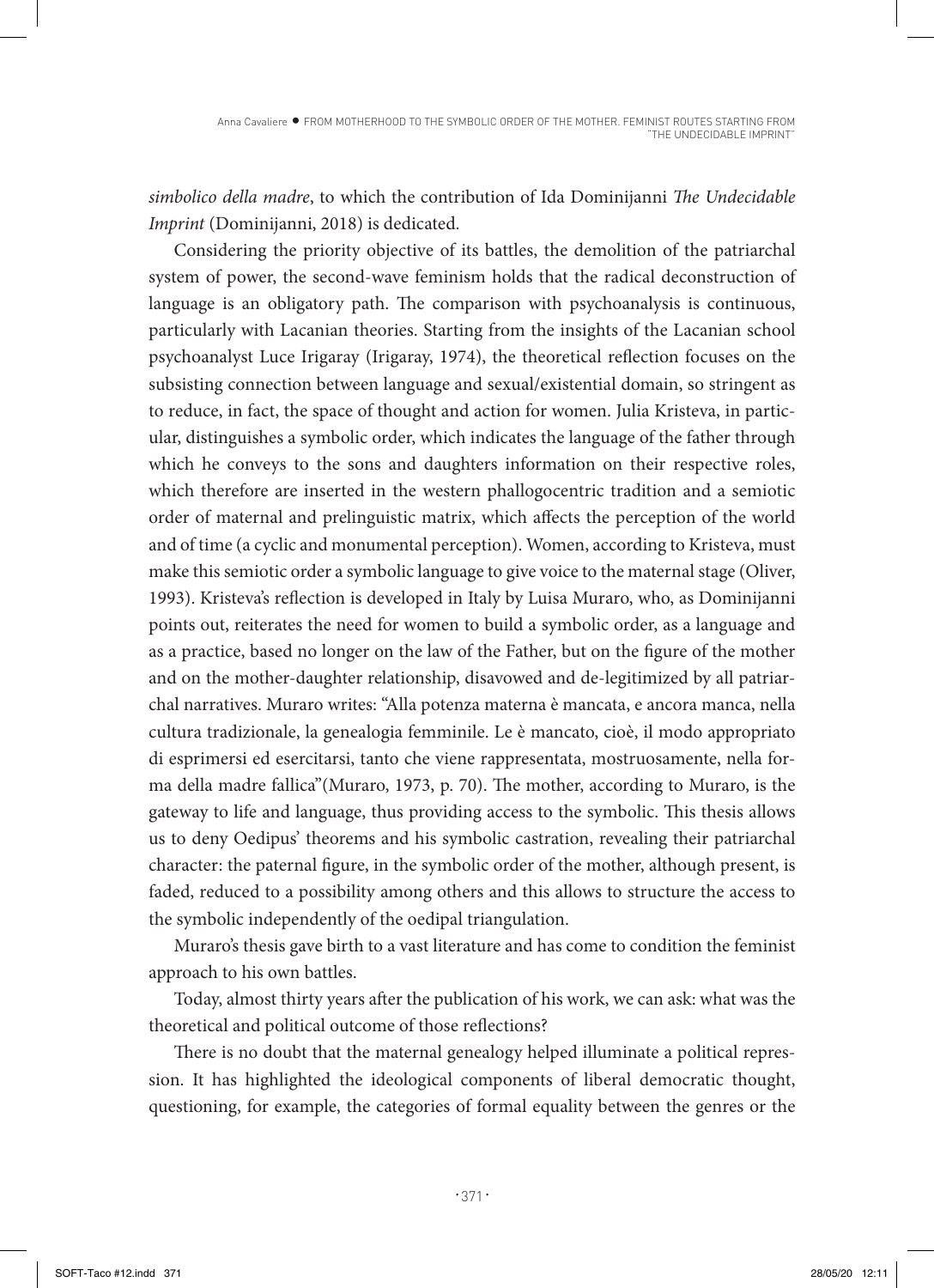autonomy of the law. He developed a critique of power and also of law, underlining their not-neutral nature. It provided the conditions for rethinking politics and rights in a gender perspective (Cavaliere, 2016, Chapter III). However, the maternal genealogy presented (and presents) also significant limits: the most relevant is probably the underestimation of the paternal figure. Together with the father, in the model proposed by Muraro, the love that his daughter feels for him and, above all, the mother's sexual desire for man, are ignored. The latter is as if cancelled, as if the procreative act were to represent the fading of female sexuality. Of course, this is not the desired outcome of feminist reflection, but the danger of this omission is political: that of falling back into the patriarchal scheme of the de-sexualized mother. If we want to avoid this risk endorsing, in fact, as Dominijanni says, an already dominant and widely used scheme, by the media and even by political communication - the only possible way is to use the maternal figure not like an idealization. This means not reducing the proposal of a maternal symbolic order to an empty self-congratulatory rhetorical strategy. Rather, to assume the burden of it: to consider the maternal power - with all its ambiguities, even with its dark side - as a space for surplus, a place of resistance with respect to power, but also of transformation of reality.

Exactly as Luisa Muraro warned, at the end of her volume, still today: "occorre dare traduzione sociale alla potenza materna per impedire alla sintesi sociale di chiudersi e tenerla invece aperta a ogni poter dire" (Muraro, 1973, p. 105).

## **References**

- Cavaliere, A. (2016). *La comparsa delle donne. Uguaglianza, differenza, diritti*. Roma: Fattore Umano.
- Chrodow N. (1978). *The Reproduction of Mothering. Psychoanalysis and the Sociology of Gender*, Berkeley: University of California Press.

De Beauvoir, S. (1949). *Le Deuxième Sex*, Paris: Gallimard.

Dominijanni I. (2018). *The undecidable Imprint* in C. Casarino, A. Righi, *Another mother. Diotima and the Symbolic Order of Italian Feminism* (pp. 211-236). Minneapolis-London: University of Minnesota Press.

Friedan, B. (1963). *The Feminine Mystique.* W.W. New York: Norton and Co.

Irigaray, L. (1974). *Speculum, De l'autre femme*, Paris: Editions de Minuit.